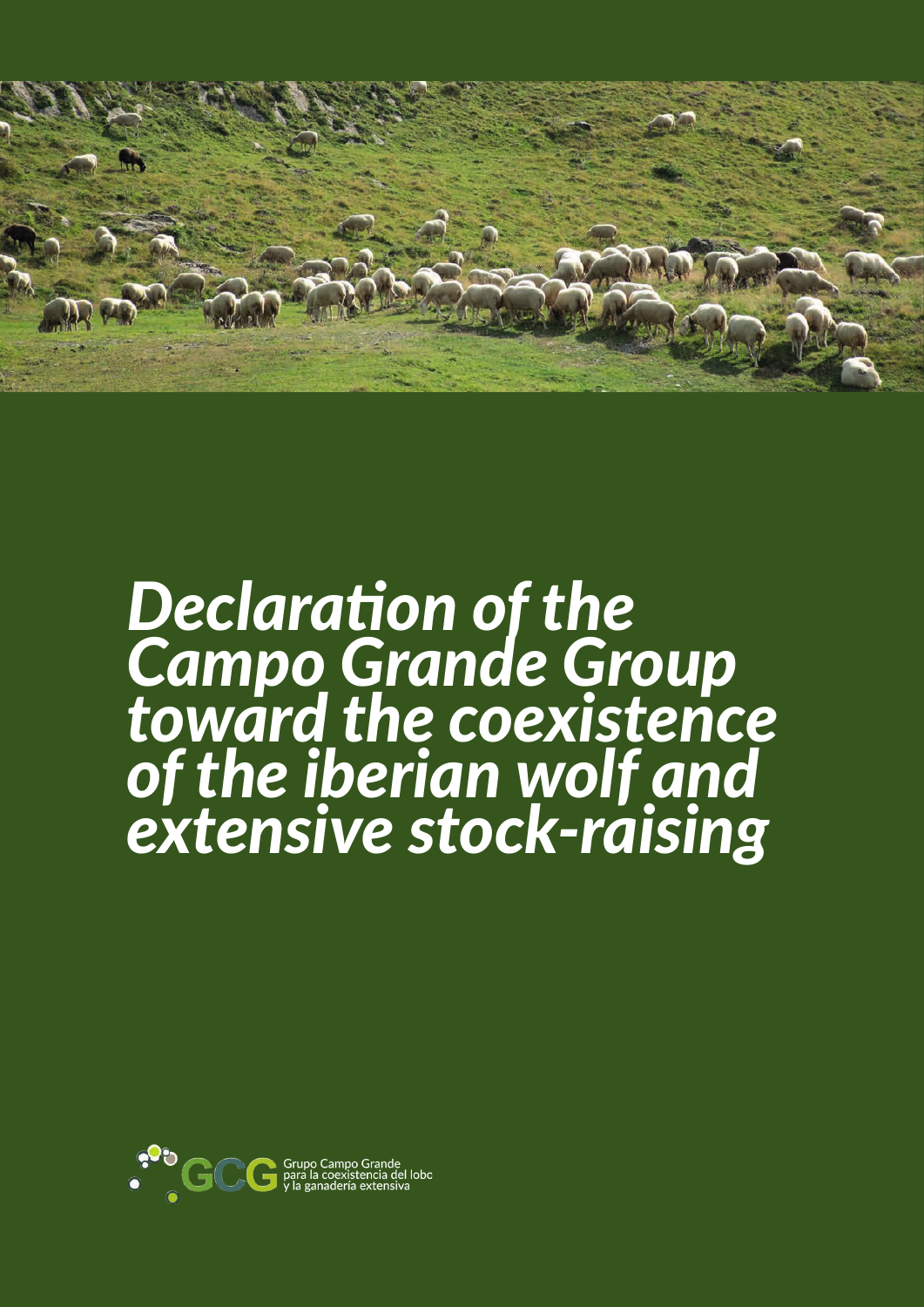# *CONTENTS*

| <b>DECLARATION OF THE CAMPO GRANDE GROUP TOWARD</b><br>THE COEXISTENCE OF THE IBERIAN WOLF AND EXTENSIVE                                                     |
|--------------------------------------------------------------------------------------------------------------------------------------------------------------|
| THE CAMPO GRANDE GROUP, FIRST STEP OF THE SOCIAL<br><b>MEDIATION INITIATIVE TOWARD THE COEXISTENCE</b><br>OF THE IBERIAN WOLF AND EXTENSIVE STOCK-RAISING  3 |
|                                                                                                                                                              |
| <b>DECLARATION OF THE CAMPO GRANDE GROUP TOWARD</b><br>THE COEXISTENCE OF THE IBERIAN WOLF AND EXTENSIVE                                                     |
| 1 REGARDING DAMAGES QUANTIFICATION, EVALUATION                                                                                                               |
|                                                                                                                                                              |
| 3 REGARDING MANAGEMENT AND DAMAGE REDUCTION                                                                                                                  |
|                                                                                                                                                              |
|                                                                                                                                                              |
|                                                                                                                                                              |
|                                                                                                                                                              |
|                                                                                                                                                              |

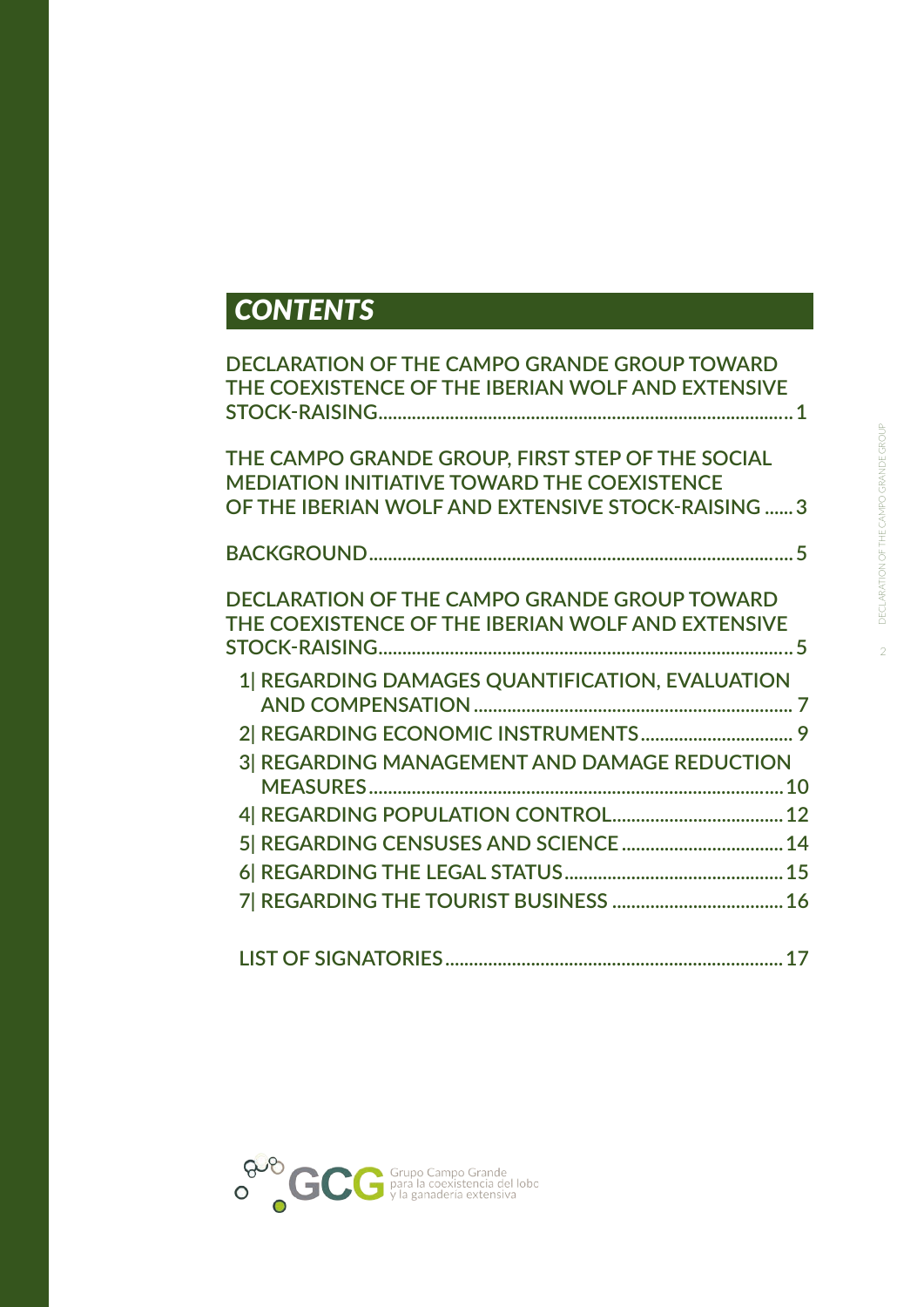# *THE CAMPO GRANDE GROUP, FIRST STEP OF THE SOCIAL MEDIATION INITIATIVE TOWARD THE COEXISTENCE OF THE IBERIAN WOLF AND EXTENSIVE STOCK-RAISING*

The Campo Grande Group (CGG) is a Spanish nation-wide think-tank composed of people from different backgrounds and organizations involved in the conflict between extensive stock-raising and the Iberian wolf.

This group was created by Fundación Entretantos in 2016, as part of a social mediation initiative focused on addressing the conflict surrounding the coexistence of Iberian wolves and extensive stock-raising.

The initiative has has gone through several stages during these years, starting with a baseline assessment carried out over several months in some of the most conflictive areas, using a set of tools (documentary analysis, impact and opinion in media analysis, in-depth interviews, discourse analysis etc.). Furthermore, a deep work of monitoring, documentation gathering, and contact with stakeholders completed the initial stages. Finally, the initiative led to the launching of the Campo Grande Group itself.

### *A WORKING GROUP BASED ON COLLABORATION AND MUTUAL RESPECT*

The instrument built up to carry on this work is the Campo Grande Group, named after the emblematic park in the city of Valladolid hosting its meetings. The role of the CGG is, primarily, to analyze the current situation of the conflict between the conservation of Iberian wolves and the survival of extensive stock-raising, to then propose different work lines and initiatives to facilitate the coexistence, founded on a perspective of collaboration, understanding and mutual respect between the different people, organizations, professionals and stakeholders connected to this situation. To this end, a group of twenty-five people from different backgrounds and organizations was invited, all of whom were highly experienced and knowledgeable in all matters related to these conflicts (for instance, wolves, extensive stock-raising, biodiversity conservation, hunting, and rural development). The idea was to develop a stable group of discussion that could start addressing new paths to a solution with a social and cooperative focus.

The people who participate in the group do so, mostly, based on their personal perspective of the conflict. However, they consider the role of the different organizations as a key element for solving the conflict, so they work to foster the cooperation between them, facilitating and promoting dialogue, negotiation and agreement.

The ROADMAP of the Campo Grande Group is ambitious, but it has already produced a series of documents and works that allow a better understanding of the situation and provide different keys on the conflict and how to deal with it.

For instance, the group has worked on:

 $\overline{3}$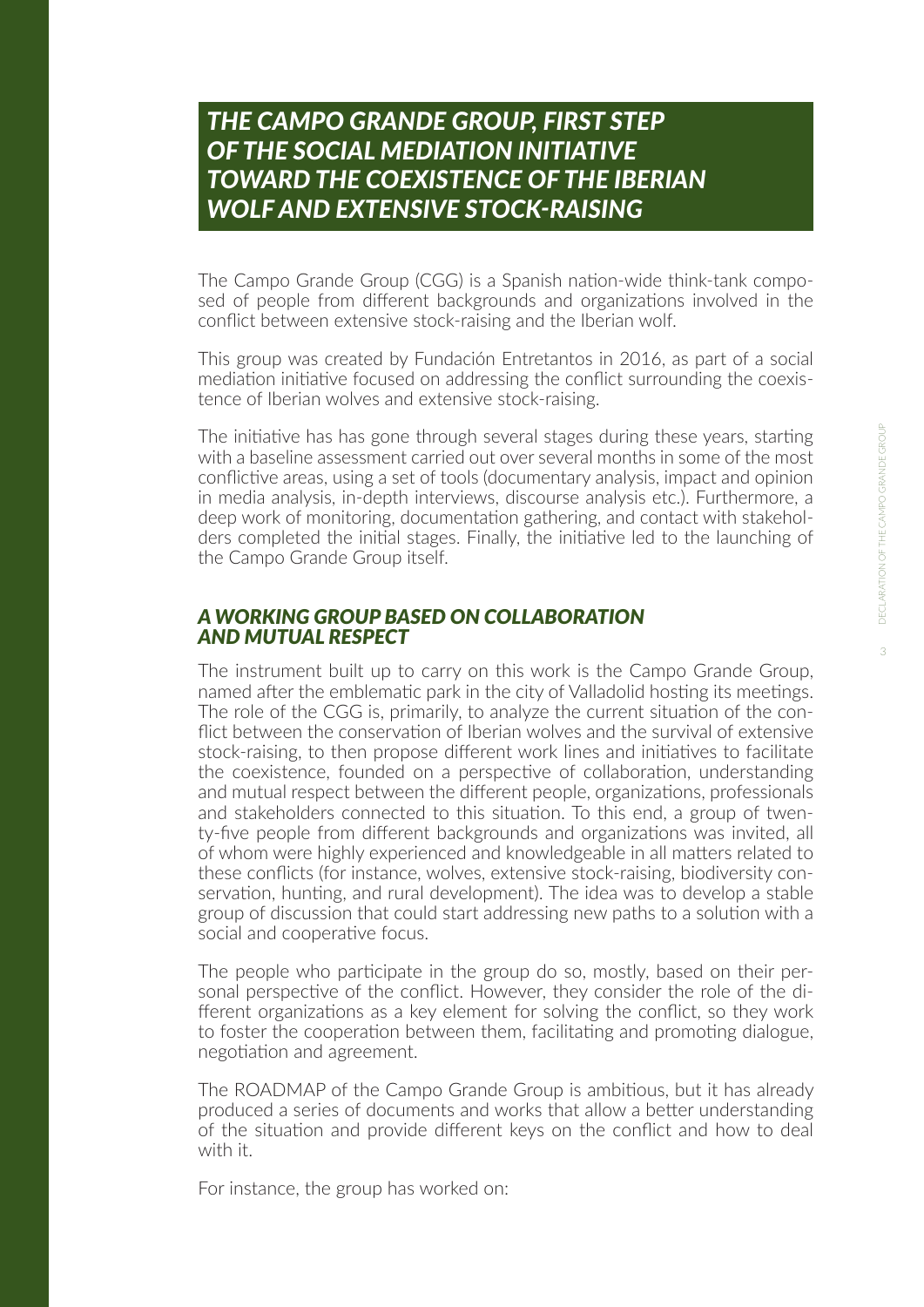- $\rightarrow$  The design of a stakeholders' map to understand what people and organizations are involved in the conflict, and what the role of each is.
- $\rightarrow$  An analysis of discourses, to try to establish the demands of each side
- $\rightarrow$  A catalogue of stereotypes, commonplaces, red lines and obstacles leading to deadlock, based on the perspective of the social conflict generated by this topic.

Once the big picture was established, the CGG focused most of its efforts on deconstructing myths and analyzing proposals and good practices already existent in different territories. These materials have served as a starting point to find and promote latent agreement possibilities between the different parties, making an effort to bring discourses closer, generate new languages and facilitate the development of proposals and agreed solutions.

The result of this work is the document displayed in these pages, the "Declaration of the Campo Grande Group". It is a first set of reflections and proposals arising from the collaborative debate and the joint work of people whose interests and positions are radically different. The spirit of cooperation, understanding, respect and empathy that made this declaration possible is, in itself, the most outstanding value of the document. Additionally, the proposals described in it also benefit from the enormous experience, the wisdom and the technical skills of the Campo Grande Group members, who contributed generously as individuals to the common work.

The document presented is the result of a consensus among people whose initial points of view were very different. This is why not all signatories may share its conclusions 100%. Logically, in the process of mutual understanding and negotiation, everyone has had to give up some of their positions to reach an agreement. Accordingly, the agreement itself, and the spirit of negotiation and collaboration of its members, are far more important than the actual wording of its contents.

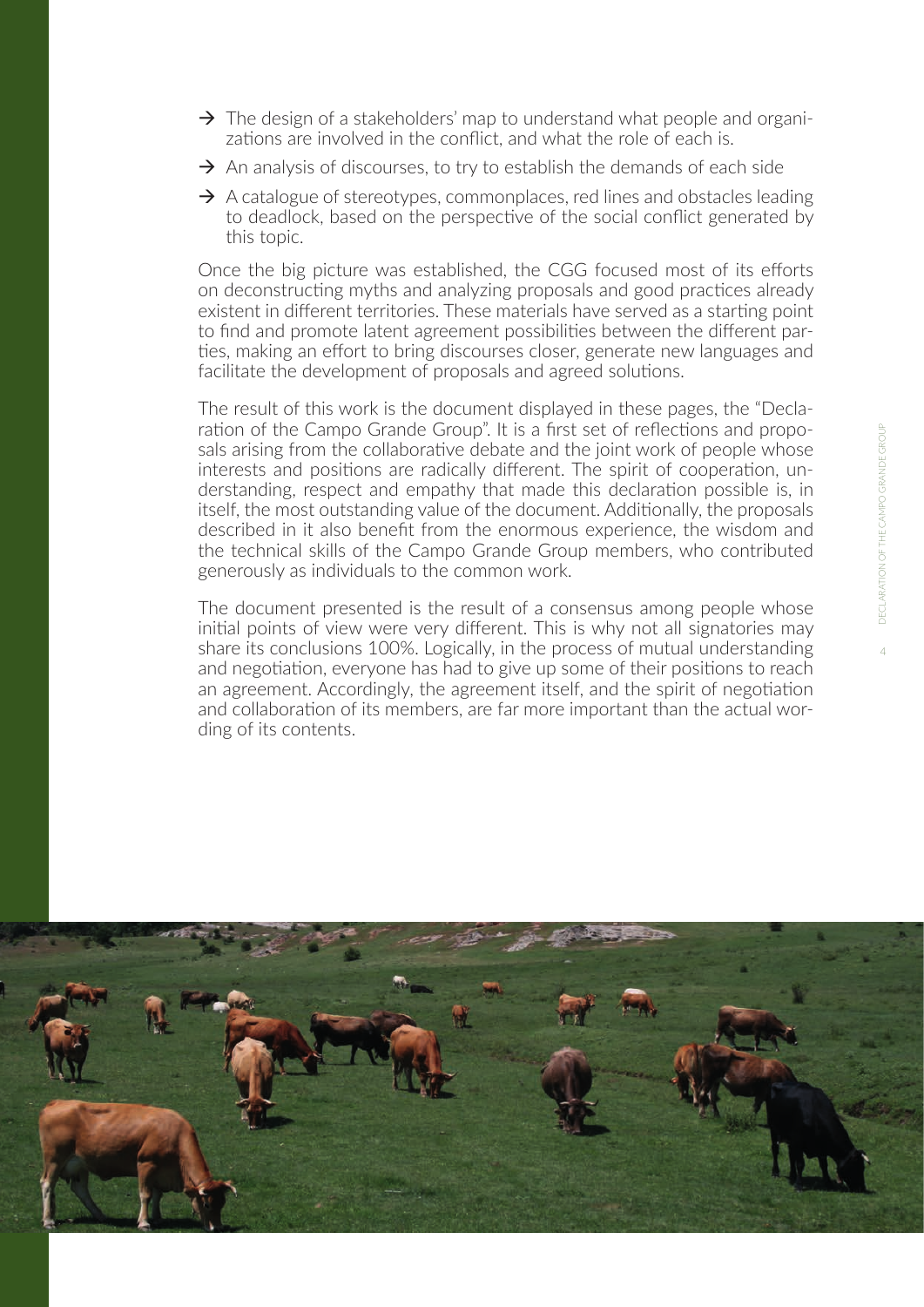# *DECLARATION OF THE CAMPO GRANDE GROUP TOWARD THE COEXISTENCE OF THE IBERIAN WOLF AND EXTENSIVE STOCK-RAISING*

# *BACKGROUND*

Probably, the so-called "WOLF CONFLICT" is the most paradigmatic in the Iberian Peninsula regarding biodiversity and natural resources. Nevertheless, despite the dozens of initiatives developed around it, as time goes on, the positions of the different stakeholders involved are growing more and more distant, the antagonism is getting fiercer and, ultimately, solutions are becoming harder and harder to reach.

The currently situation of confrontation around the issue of Iberian wolves is deeply concerning as it is perceived as a clash that goes beyond wolves and their ecology, the attacks on domestic livestock, the evolution of wolf populations and the feasibility of extensive stock-raising. It is a social conflict involving different sectors and organizations, different ways of life, different beliefs and positions, and definitely different groups of people. Far from denying the divergence in opinions, which exists and is legitimate, it looks like antagonism and extreme and confrontational positions are not the adequate way of solving the issue. Conversely, we are convinced that the rising polarization of the conflict poses a clear risk to both the conservation of the species and the survival of extensive stock-raising, and it is threatening the future of a living rural world.

In response to this situation, which causes distress, pain and unease, a group of people linked to social organizations related to extensive stock-raising, nature conservation, rural development, and some academics and environmental experts, have been getting together during the last two years. We are united by a certainty, a need and a premise. THE CERTAINTY: no solution to this conflict is ever going to be effective without a basic dialogue-based social agreement. THE NEED: dialogue can only be tackled if the stakeholders involved agree to do so. THE PREMISE: acknowledging the scope and of the conflicts around wolves and characterizing such conflicts is an essential first step to any action taken from a social mediation perspective.

The Campo Grande Group has worked hard, often from distant and even antagonistic positions in order to analyze the current situation of the conflicts around the conservation of the Iberian wolf and the survival of extensive stock-raising, as well as to propose work lines and coexistence initiatives with an approach of collaboration, respect and understanding.

Our MISSION is to create an adequate climate facilitating the development of alternatives aimed at the long-term coexistence between extensive stock-raising and wild populations of wolves. We have pursued this from a position of generosity, often brave and difficult to reach, by stepping out of personal 5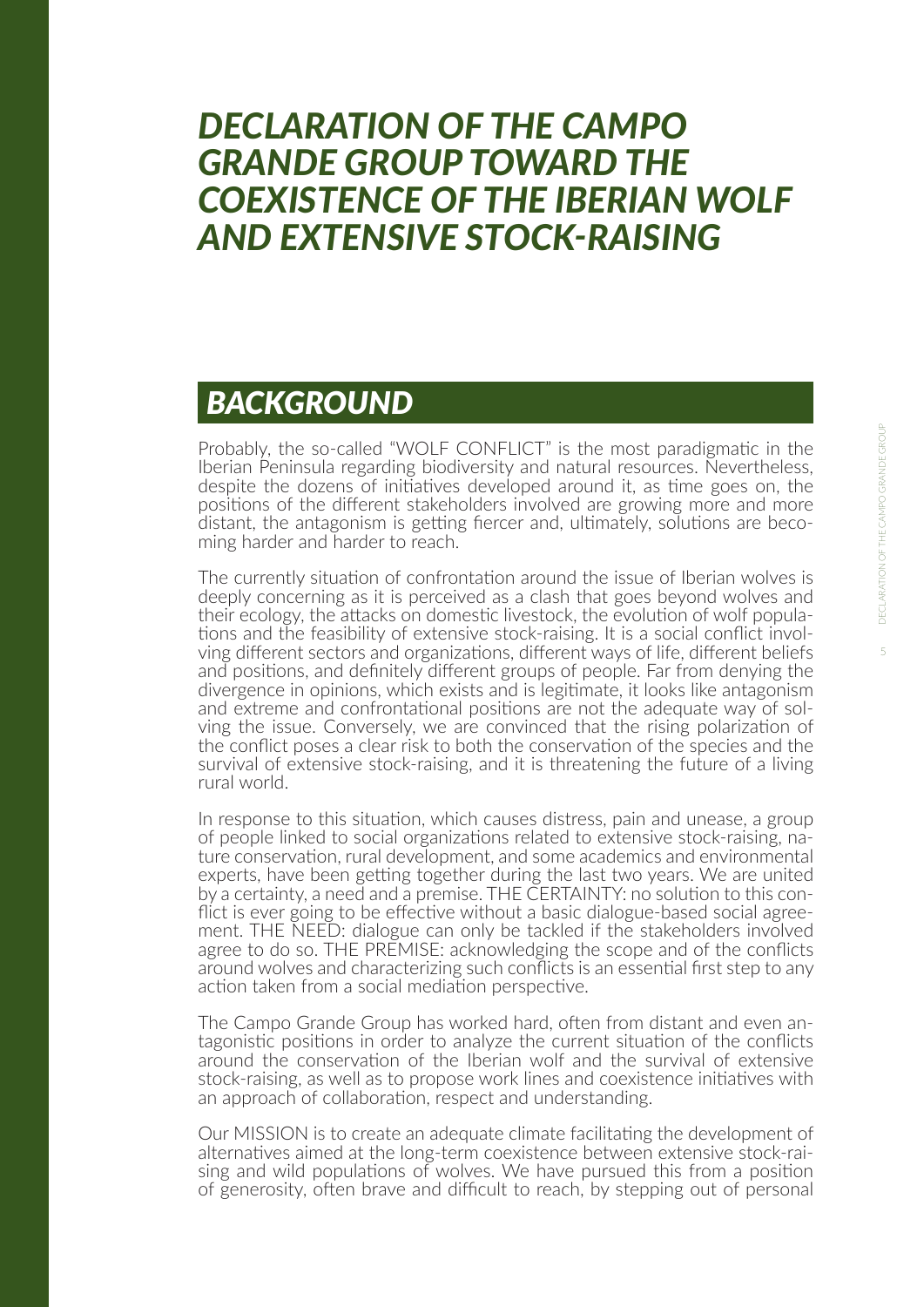and corporative comfort zones, overpassing preconceived ideas and feelings about the coexistence of the Iberian wolf and extensive stock-raising.

The LONG-TERM GOAL is ambitious: to reach agreements that allow compatibility between extensive stock-raising and wild wolf populations, under a perspective of usefulness and accuracy. In order to achieve this goal, we have analyzed the origins of Iberian-wolf related conflicts thoroughly, and we think that now is the time to move to practical proposals, offering to the Spanish society a line of action focused on conflict-solving.

We are not so naive as to believe that we have found the ultimate solution. There are still many topics to discuss, many possibilities and action lines and, above all, many people and organizations that still need to join this process. However, we do want to give value to what we think is our humble contribution: give visibility to the possibility of finding dialogue-based solutions.

Consequently, we are displaying below some reflections and thoughts that may allow to build a new attitude for managing Iberian wolves and extensive stock-raising.

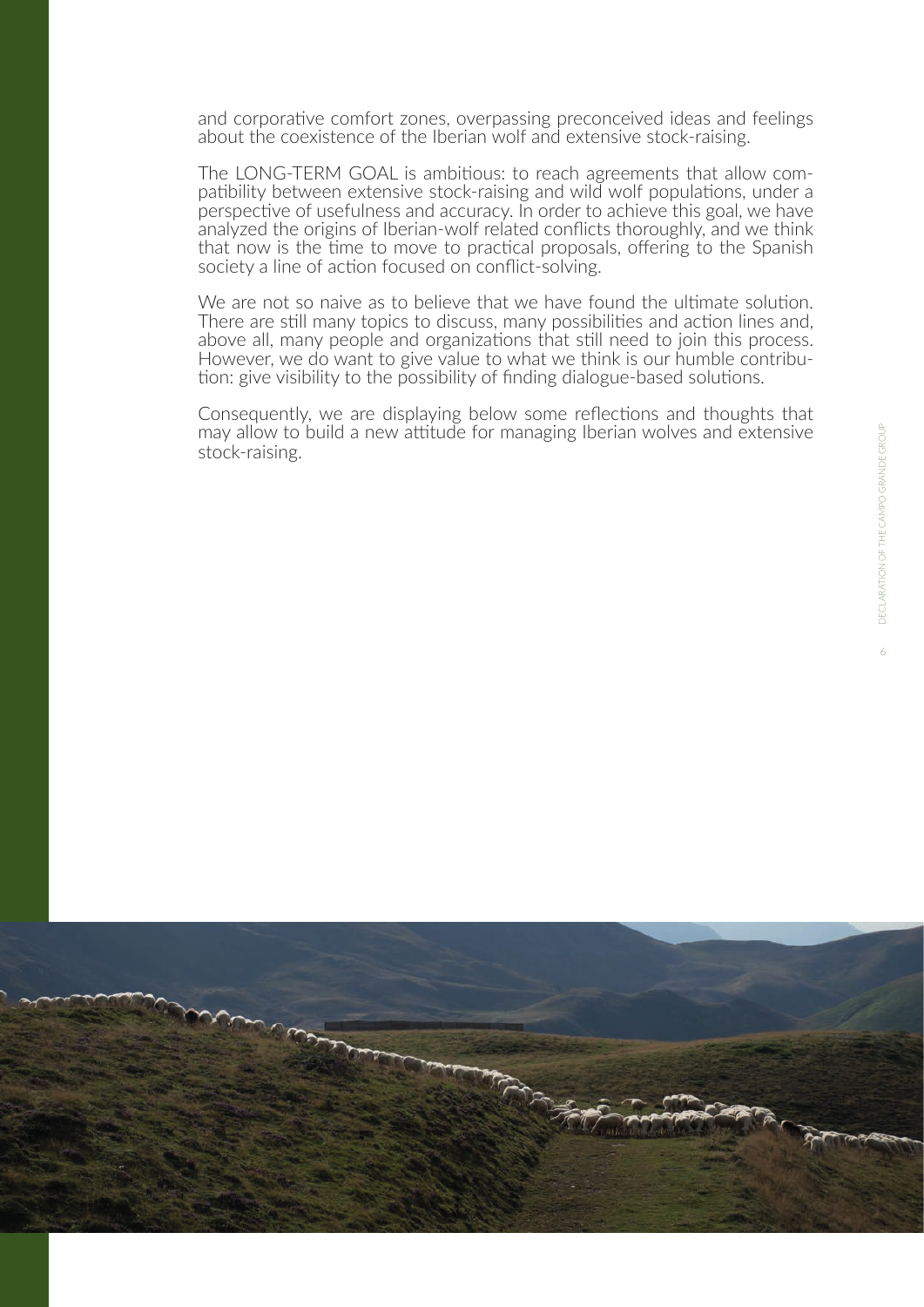# *REFLECTIONS AND PROPOSALS TO BUILD CHANGES IN IN THE MANAGEMENT OF IBERIAN WOLVES AND EXTENSIVE STOCK-RAISING*

*1| REGARDING DAMAGES QUANTIFICATION, EVALUATION AND COMPENSATION*

# *WE OBSERVE...*

- $\triangleright$  That the tools currently used to recognize and measure the attack of canids to extensive livestock flocks are not efficient for making accurate assessments, and consequently, the information they provide is not a realistic reflection of reality. This is due to diverse reasons. On the one hand, the criteria used are different in each regional government, and the information yielded is therefore hardly comparable between regions (also, protocols used by environmental officers are often not clear). Besides, with the evidence gathered, it is almost impossible to discriminate between attacks from feral dogs and wolves. On the other hand, many attacks remain undeclared by farmers, for many reasons including the exhausting bureaucracy that not everyone is used to dealing with, and the mandatory display of remains (despite the fact that many predators can make them disappear quickly if the attack is not detected immediately). Furthermore, the relationships between farmers and officers can disturb the procedure. Occasionally, cases of fraud in the procedure have been detected.
- That the cost of the damage assessment procedures, both in terms of human and economic resources, is extraordinarily high for environmental agencies.
- That, although there are quality and reliability limitations in some of the data obtained, we also note a lack of transparent access to information on the attacks, damages and compensations. This issue is the responsibility of regional governments. This information should be clearly accessible to any stakeholder in order to establish positions based on actual facts.
- That economic compensation tools are based on the quantification of the damage so, given the flaws mentioned above, it comes as no surprise that compensations do not satisfy any of the parties affected by the conflict. Moreover, economic aspects necessarily drive and condition the damage assessment procedures, which may pervert its operation.
- That the affected farmers perceive the unjustified delays on damage payments as negligence from the government agencies, which generates defenselessness and may even lead to the failure of these measures.

# *WE AGREE ON….*

Improving and making damage assessment procedures consistent in every territory, in order to have accurate and useful information for decision-making.

7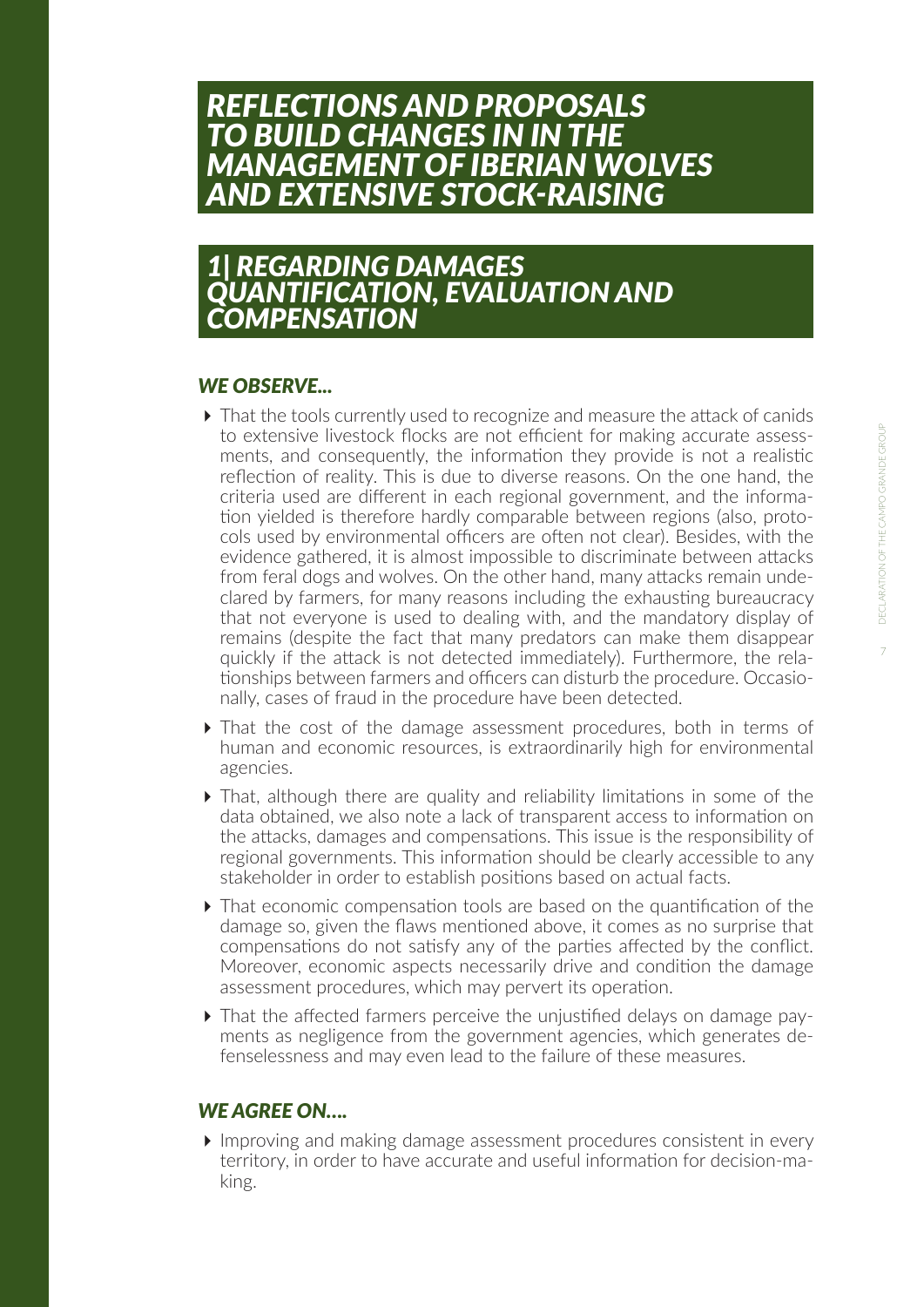- Facilitating access to information on damages, attacks and compensations, currently handled by the government agencies.
- Focusing on reducing and simplifying the compensation procedures, proposing less bureaucratized and more accessible procedures.
- Considering that linking compensations to damage assessment processes, given the difficulty and complexity of their execution, just increases the conflict, and does not satisfy the interests of any of the stakeholders involved.

- That the damage quantification mechanism be based on a "voluntary declaration of casualties", periodically stated by the farmer before the agriculture department of his or her respective regional government.
- To incorporate this measure in a global concept as "compensation for coexistence with wildlife", grouping all caseload currently considered in different procedures, which have a negative impact on farming, particularly on extensive stock-raising.
- Once the quantification has been assessed, a correction factor would be applied to each zone, that could be linked to the official wolf census (i.e. highest percentage of compensable casualties on the areas with higher wolf density), among other criteria.
- $\triangleright$  To implement a monitoring procedure to assess the system, the correction factors and the degree of satisfaction of all stakeholders over time.

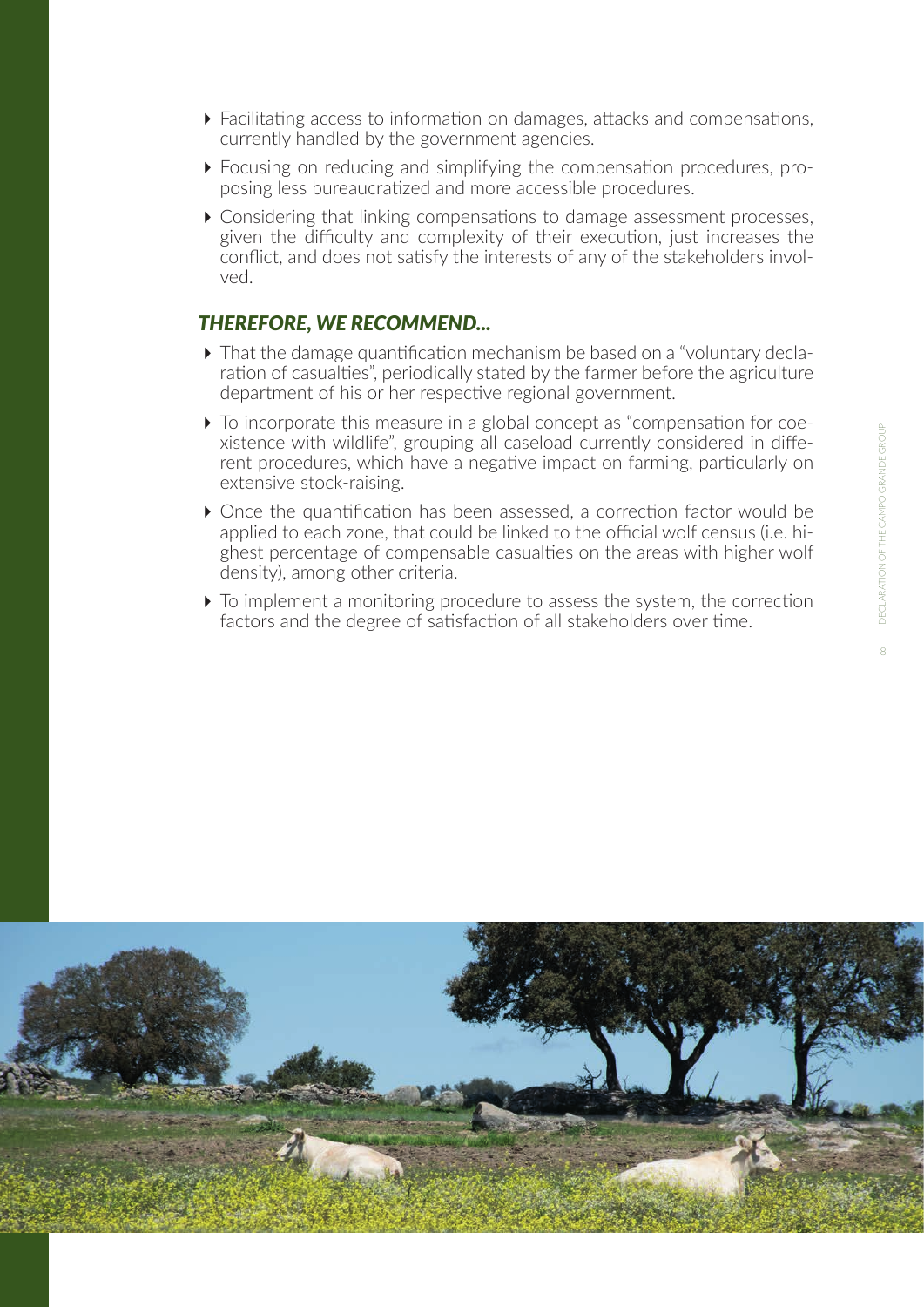# *WE OBSERVE...*

- That the economic instruments usually implemented for damage compensation show notable weaknesses (some of them already evident after several years of application and monitoring of the different tools used), in order to be considered fair and useful.
- $\triangleright$  That, occasionally, economic instruments are being considered as a subsidy for support or compensation, while other times they are used to encourage certain practices.
- $\triangleright$  That some government agencies use financing of damage insurance as a tool to compensate damages to farmers affected by attacks.
- That the economic instruments are designed exclusively by the government agencies, leaving the citizens as mere observers of conservation policies.

### *WE AGREE ON….*

- Considering that economic instruments of compensation of damages should not be a subsidy, a grant nor a reward, but should just compensate with justice and amplitude the damages supported (including inconveniencies, effort, time, etc.).
- Addressing compensation through insurance is especially pernicious, because it forces an initial payment from the farmer and because premiums usually do not cover the damage sustained in full.

- To substantiate damage compensation on the 'voluntary declaration of casualties' mechanism mentioned above, considering it the fairest and most financially efficient system.
- $\triangleright$  To investigate the potential of other economic tools not yet mobilized, such as those associated with marketing (through guarantee systems, quality brands, etc.) or by exploring the tax options through incentives or exemptions linked to the environmental benefits.
- $\blacktriangleright$  In addition to damage compensation, and regardless of any action implemented on this side, we also recommend using economic tools to promote and provide financial support to investments in management measures for damage prevention and reduction that may be undertaken by the farmers.
- $\triangleright$  To enable a monitoring protocol, leading to the assessment of the systems, the correction factors, the prevention of fraud and the degree of satisfaction with the procedure of all the stakeholders involved over time.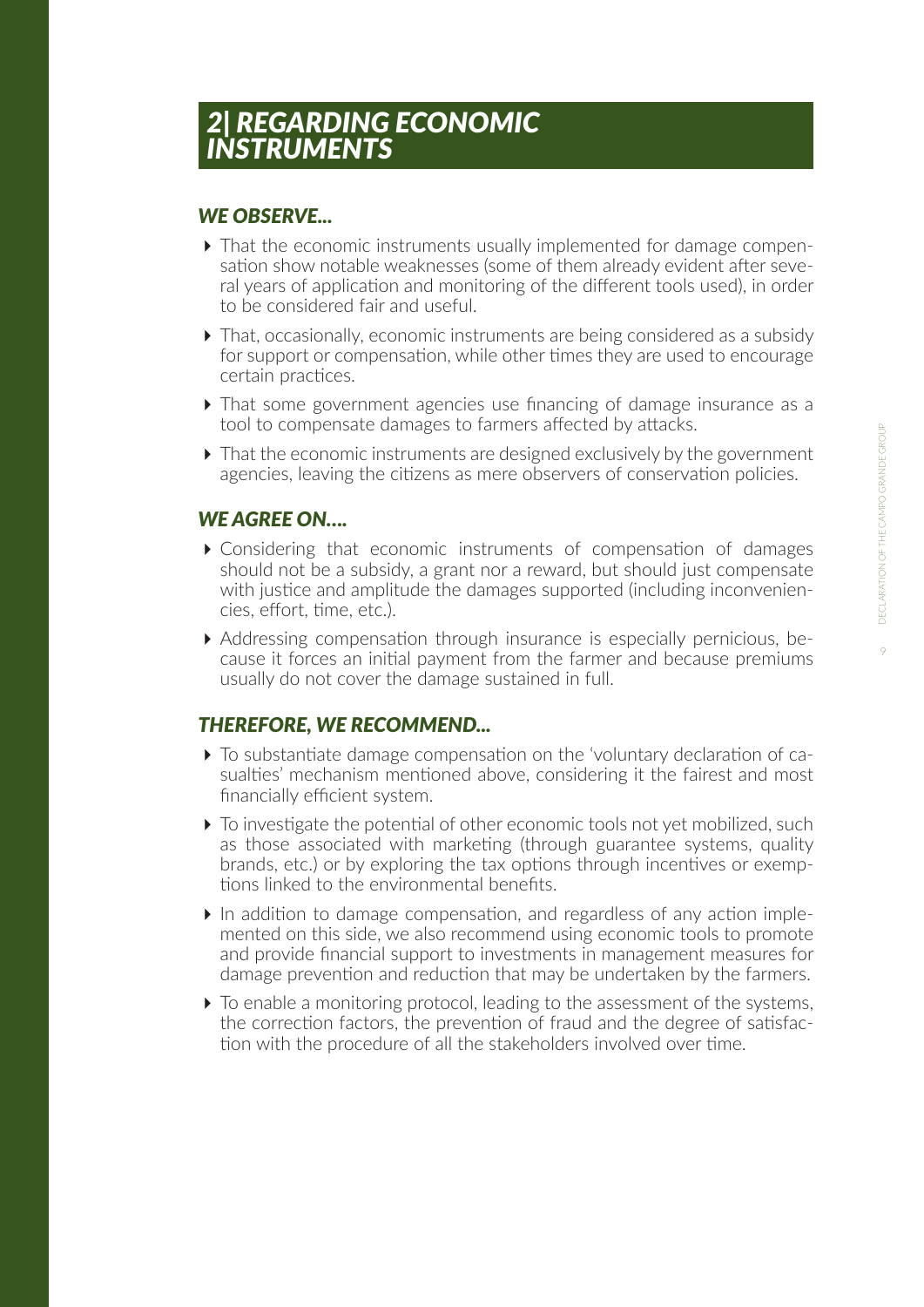# *WE OBSERVE...*

- That damage reduction and management measures (also known as 'preventive measures') are indispensable tools for improving coexistence between extensive stock-raising and wild populations of wolves. Moreover, their effect on the effective reduction of livestock casualties as a result of the attacks has been proven.
- Nevertheless, the effectiveness of these measures is relative, and remains very conditioned by the particularities of each area, management system, livestock breed, topography and landscape. Consequently, measures which are effective in a specific farm, could come out as inadequate, (or even clearly ineffective or not viable in both an economic, and a technical sense), on a different one.
- That, even if all preventive measures were applied in every livestock farm, the result would not prevent all damages on livestock.

# *WE AGREE ON…*

- Dismissing the idea of reaching a 100% effectiveness in management and damage reduction measures, as it is an unreachable and utopic goal, which will also make it very difficult to reach an understanding between farmers and environmentalists.
- Working through social agreement towards the definition of a threshold of damages that could be acceptable. Tentatively, the Campo Grande Group has estimated this threshold to be somewhere between 3-5% of yearly predation casualties.
- Improving damage control is a must, for which it is necessary to provide in-field technical advisory support, for facilitating the implementation of preventive measures adapted to the reality of each farm.

- To quantify the efficiency of practices and measurements targeted at reducing damages, with the purpose of making clear what their usefulness is under strict criteria.
- To decouple damage compensation payments from the degree of application of damage reduction measures by farmers. We understand that this kind of conditionality undermines damage compensation mechanisms by bringing in external factors that may distort the intended goal.
- To implement support services for introducing preventive measures aimed at adapting extensive stock-raising farms to the coexistence with wolves. The efficiency of such measures should be implemented and enhanced, and they should remain over time. The implementation of these measures, which involve investment by farmers, should be adequately stimulated and supported by public funding.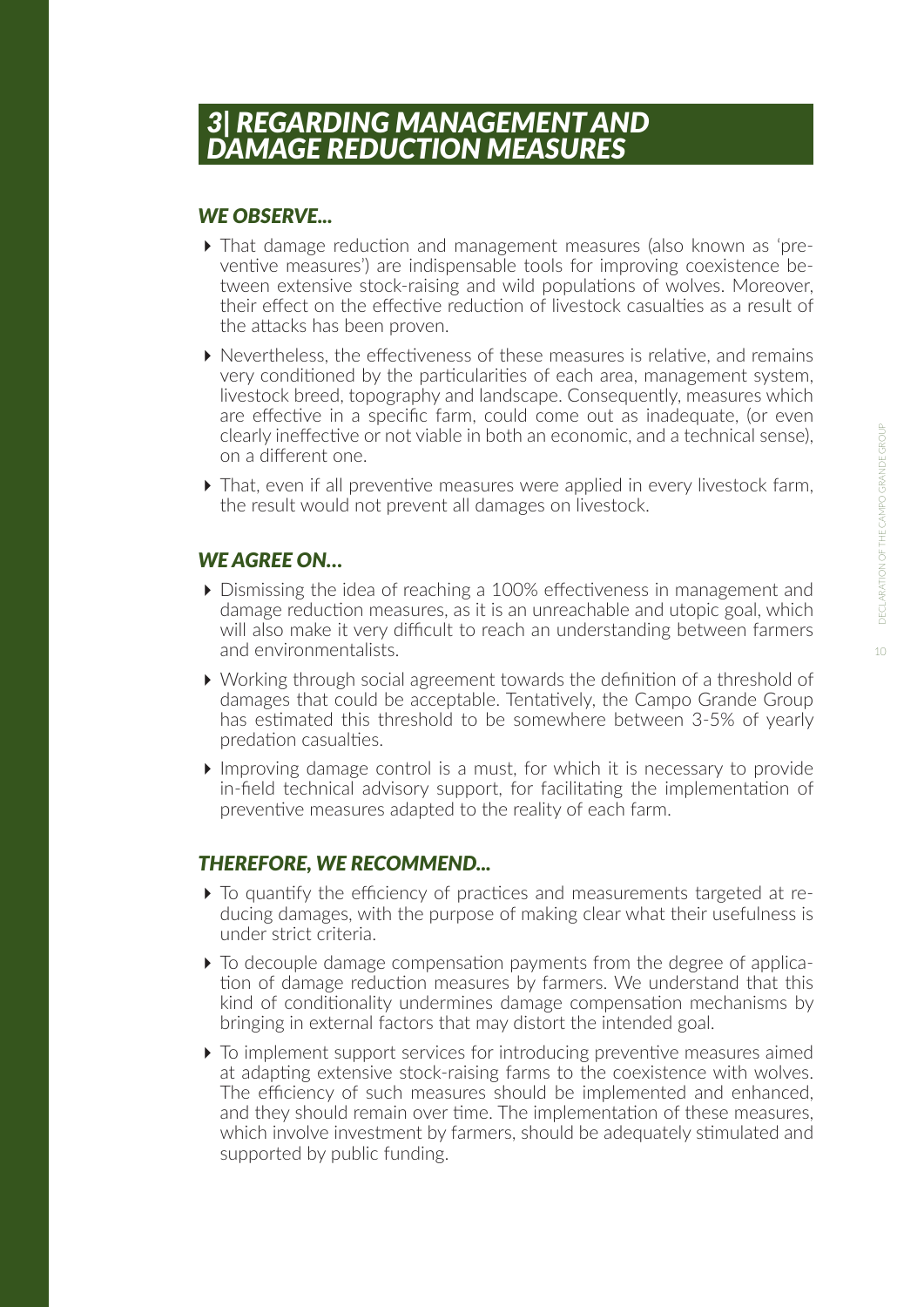- To mobilize investment on research, development and innovation on management and damage reduction measures.
- To promote the establishment of adequate communication channels between scientific knowledge and the farming community, both to improve the implementation of prevention measures in farms, as well as to transfer local knowledge and experiences into scientific research.
- $\triangleright$  To promote the quest for shared dialogue spaces between farmers from diverse areas, as the exchange of experiences and local knowledge can be a very efficient tool to adopt and adapt these measures to the different local contexts.

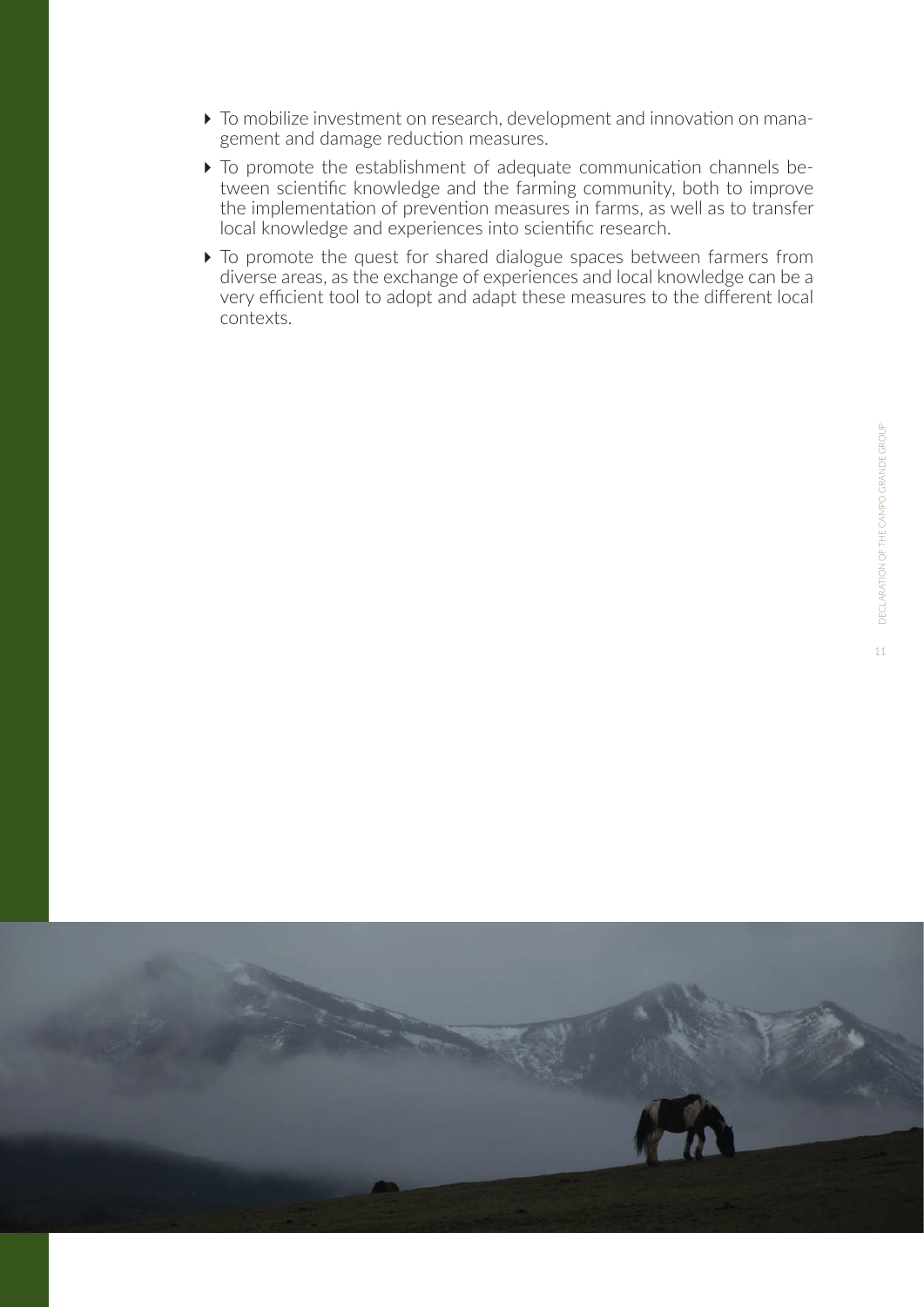# *WE OBSERVE...*

- That the issue of population control, which refers in essence to the use of lethal force on wolf populations, is a delicate and extremely sensitive subject, which triggers passionate debates between the stakeholders. Actually, it is probably THE main conflict around which all other wolf-related conflicts revolve, and on which the positions of the stakeholders are more unwavering and antagonistic. We understand that this situation is natural given the powerful symbolism of both the animal— wolf  $-$  and the fact itself—death— that brings about a feeling of pain in people on both sides of the conflict.
- $\triangleright$  That, unfortunately, in the Campo Grande Group we cannot state that we have reached the final solution to ease the conflict. It has indeed been the subject that caused the most heated discussions. If any topic could have resulted in the ending of the conversations, it would have undoubtedly been this one. But this didn't happen; we stated the enormous differences that separate both sides, but we persevered in the debate to find the common grounds that unite us. And we found some, despite the outstanding differences between us.
- $\triangleright$  That it is not always an effective solution for attacks on livestock, and that there are not enough studies on the positive relationship between population control and damage reduction, and that the outcomes of the studies cannot be extrapolated to all situations.
- That population control is occasionally used as payback, which does not favor conflict de-escalation.
- That, when used for damage control, are often performed with a delay, and that the administrative procedures are very slow. Moreover, administrative procedures and protocols lack consistency between regions and need stronger technical criteria.
- $\triangleright$  That there is a considerable number of animals, although the figure is obviously unknown, that are poached, poisoned or illegally controlled, which seriously disturbs analysis and management.
- That using hunting as a tool for controlling wild populations of wolves distorts the actual knowledge on the role that population control can have on livestock damage reduction.

# *WE AGREE ON…*

- $\triangleright$  Acknowledging that no mediation processes will be capable of addressing the moral and ethical issues around the use of lethal force to control wolf populations. For some people, the death of living beings will inevitably cause pain. The question here is the extent to which this can be tolerable for people and human communities.
- $\triangleright$  The fact that the only possible justification for population control could be to control damage on livestock and could only be accepted after other alternatives proved themselves ineffective or insufficient.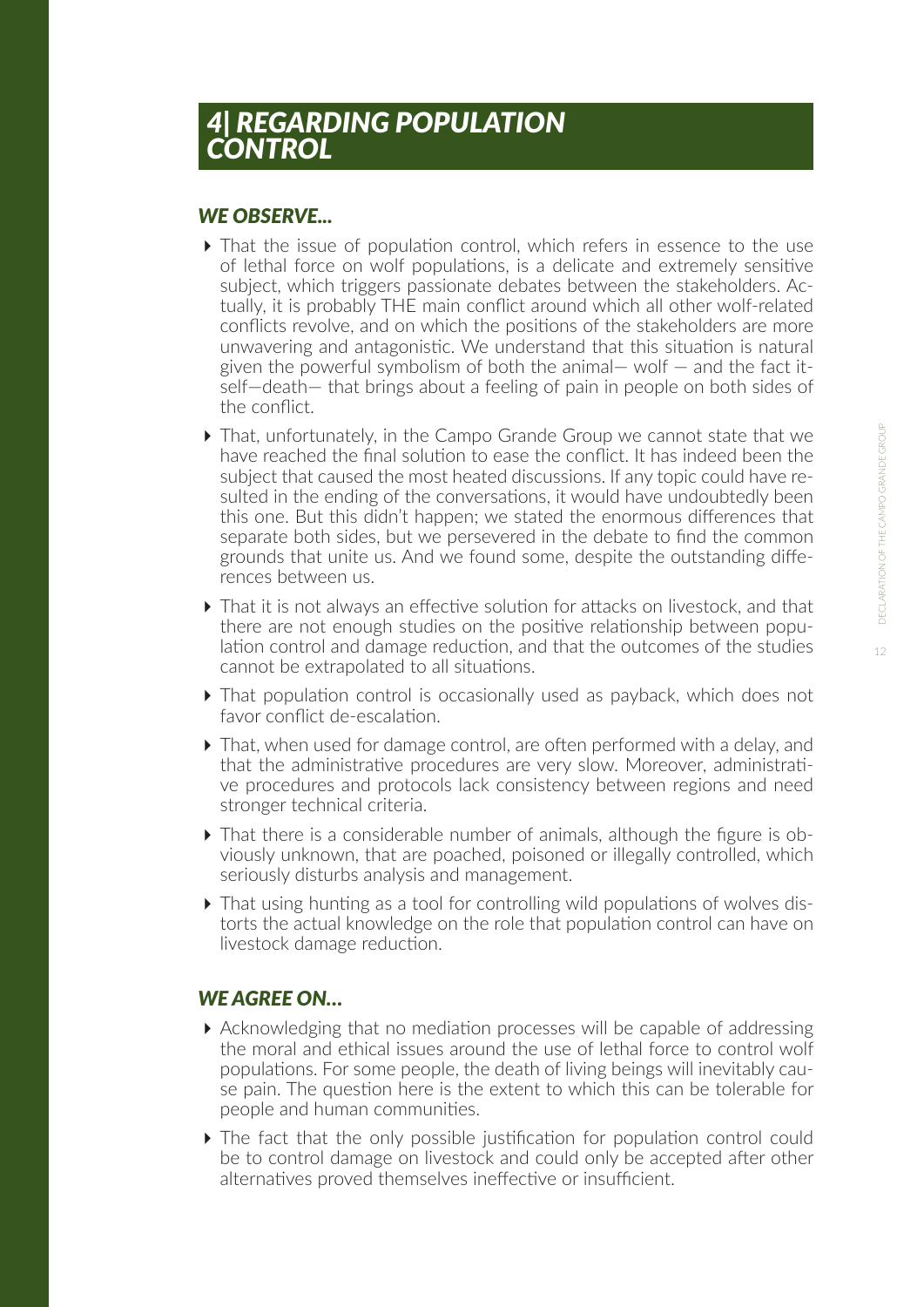- $\triangleright$  Stating that bad management of population controls is largely to blame for the extreme positioning of the stakeholders affected. A more adequate, accurate and consistent management system would probably lead to a different, less polarized social response.
- Considering that zoning can be useful as a proper tool for Iberian wolf population management, although this requires accurate information (both technical and scientific) and, above all, social agreement. This zoning would not necessarily imply the definition of exclusion areas, but to adapt management tools to the actual reality of each territory.
- $\triangleright$  The existence of controversy around this issue, which has been used to fuel the conflict. More science is needed to assess the efficiency of these controls on damages to livestock, which is indeed their ultimate target.
- $\blacktriangleright$  Acknowledging the fact that reducing the number of wolves in large percentages ensures a decrease in damage to livestock. We state that as of today, this option is unacceptable for an important part of society.

- $\triangleright$  To use population control just as a damage-control tool, when other non-lethal measures have been proved insufficient or ineffective in preventing unacceptable losses, aiming to minimize its application in the medium and long term.
- That population control, always implemented under these criteria, should be performed following strict management protocols that are consistent in the different regional governments.
- To avoid the use of hunting as a management tool for wolf-caused damage control.
- ▶ In order to make sure that the objectives of these controls—if they are ever approved—are achieved, they should be carried on immediately after the attacks.
- That in a context as diverse as the Iberian Peninsula, damage management must be adapted to the different realities in each zone, following an adaptive and participatory model.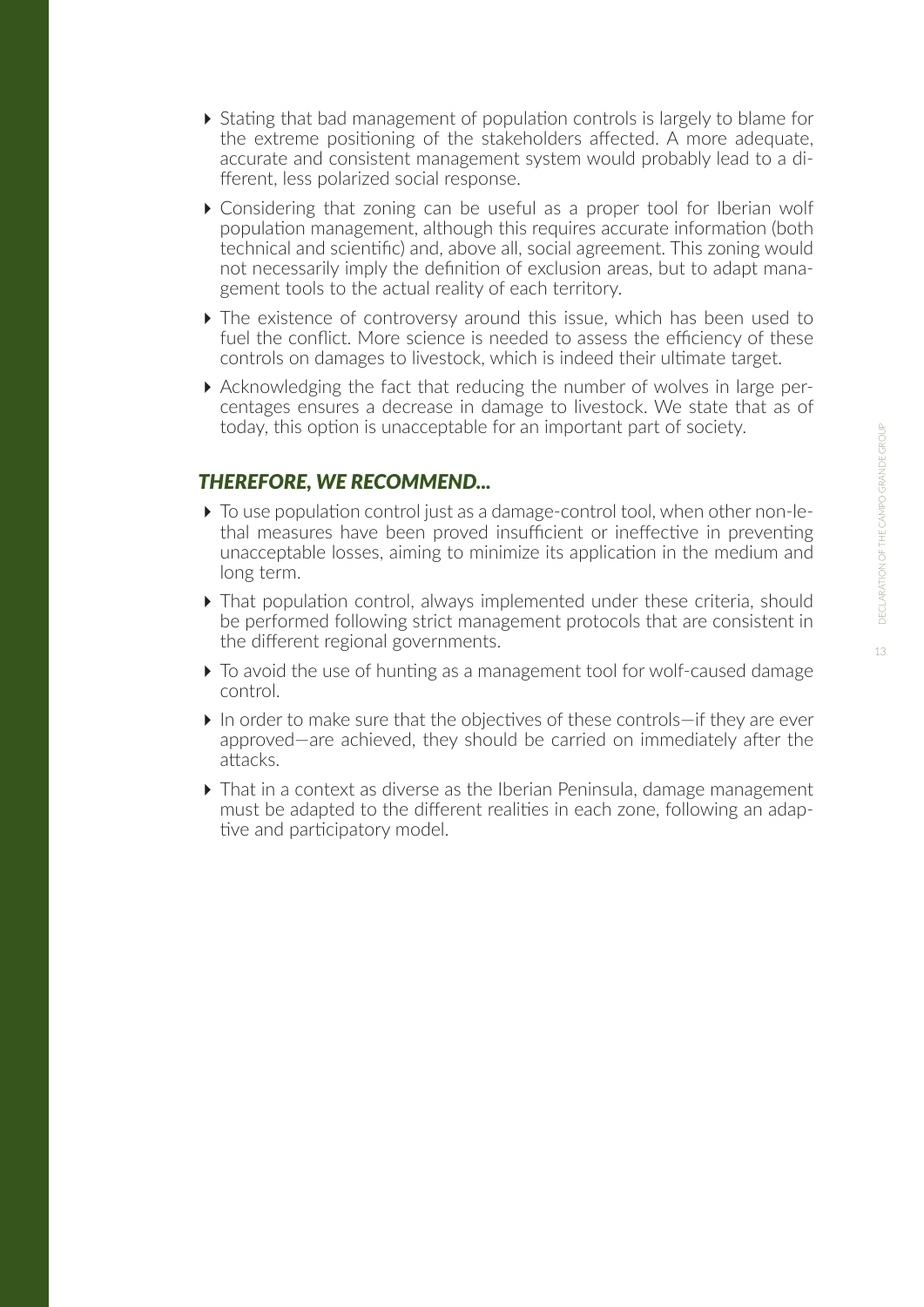# *5| REGARDING CENSUSES AND SCIENCE*

# *WE OBSERVE...*

- That there are censuses in Spain from 1988 establishing that the Iberian population is, quantitatively, one of the most important in Europe.
- That there is only one Iberian population, currently in a phase of relative territorial expansion, with individuals appearing in new areas, abandoned decades ago due to the pressure suffered.
- That, despite the fact that census methods and techniques are object of ongoing scientific debate, there is an agreement on using reproductive packs as demographic unities for population estimations. There is also agreement on the big picture of the situation of the Iberian population, even though there can be disagreements when moving to the specifics.
- That there is a biased and slanted use of scientific and pseudoscientific information that is applied as a weapon for confrontation, rather than the promotion of the scientific knowledge or the improvement of management.

# *WE AGREE ON…*

- Not considering relevant for the purpose of conflict resolution the number of individuals. What should really matter is how wolf populations and their state of conservation affects extensive stock-raising, since there can be areas with high wolf densities and few attacks, while others with fewer individuals are highly conflictive.
- Considering the actual state of conservation of Iberian wolf populations as favorable.

- To use the categories proposed by the International Union for Nature Conservation (IUCN) as the scientific criteria on the status of the Iberian wolf population, that declare it as "near threatened".
- To avoid the use of census data in the debate as an element for confrontation, leaving it exclusively within the range of scientific or conservation management debates.
- To improve information on methodologies and census techniques on large carnivores. We understand that scientific debate and dissemination of knowledge in society should contribute to bring positions closer or, at the very least, to a better understanding of the complex population situation of the Iberian wolf.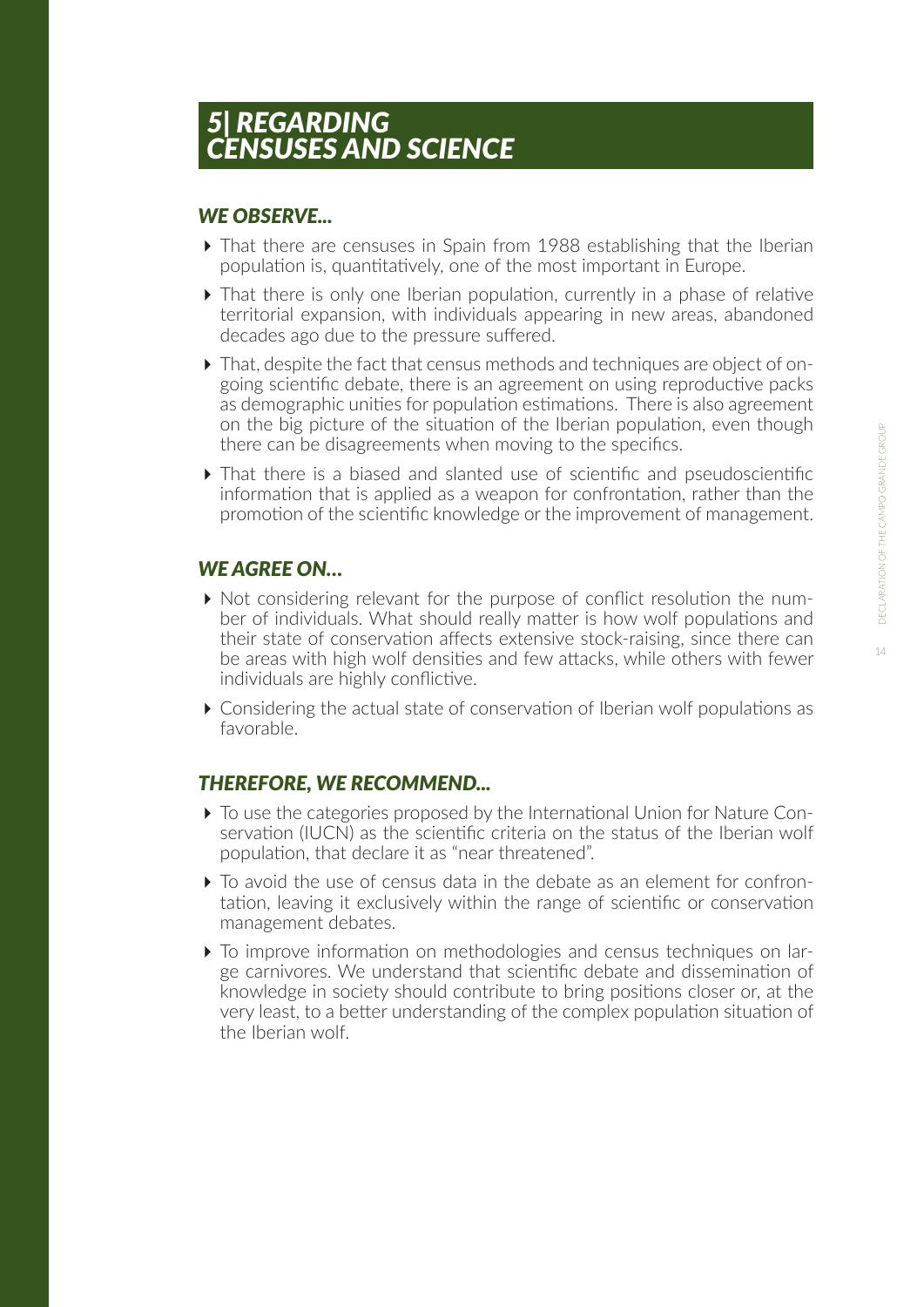# *WE OBSERVE...*

- If That there is a diversity in terms of wolves' legal status in Spain, which makes managing the species and its related conflicts complicated.
- ▶ That the EU's stand on the legal status to the north and the south of the Douro river is one of the sources of difficulties to make legal instruments consistent, and it seems like there are no indications of change in this European status.
- That the distribution of powers in the Spanish State adds complexity to the management of wolves, understood as a unique population.

# *WE AGREE ON…..*

 Acknowledging that highly valuable tools in our legal framework are currently underused. Implementing new management plans, while most regional governments already have some, does not make sense as long as the material aspects that hinder the adoption of efficient and socially accepted measures are not modified.

- To establish unified criteria in terms of the legal status of the whole population of Iberian wolves.
- To unify the administrative tools operated by the different regional governments while establishing an effective inter-administrative coordination with Portugal.
- To work towards the creation of a unique Iberian wolf management plan, designed collaboratively by officers from the different regional governments, experts, NGOs and extensive stock-raising professional organizations.
- To constitute a state-wide wolf platform that serves as a space for debate and for participative planning in Spain.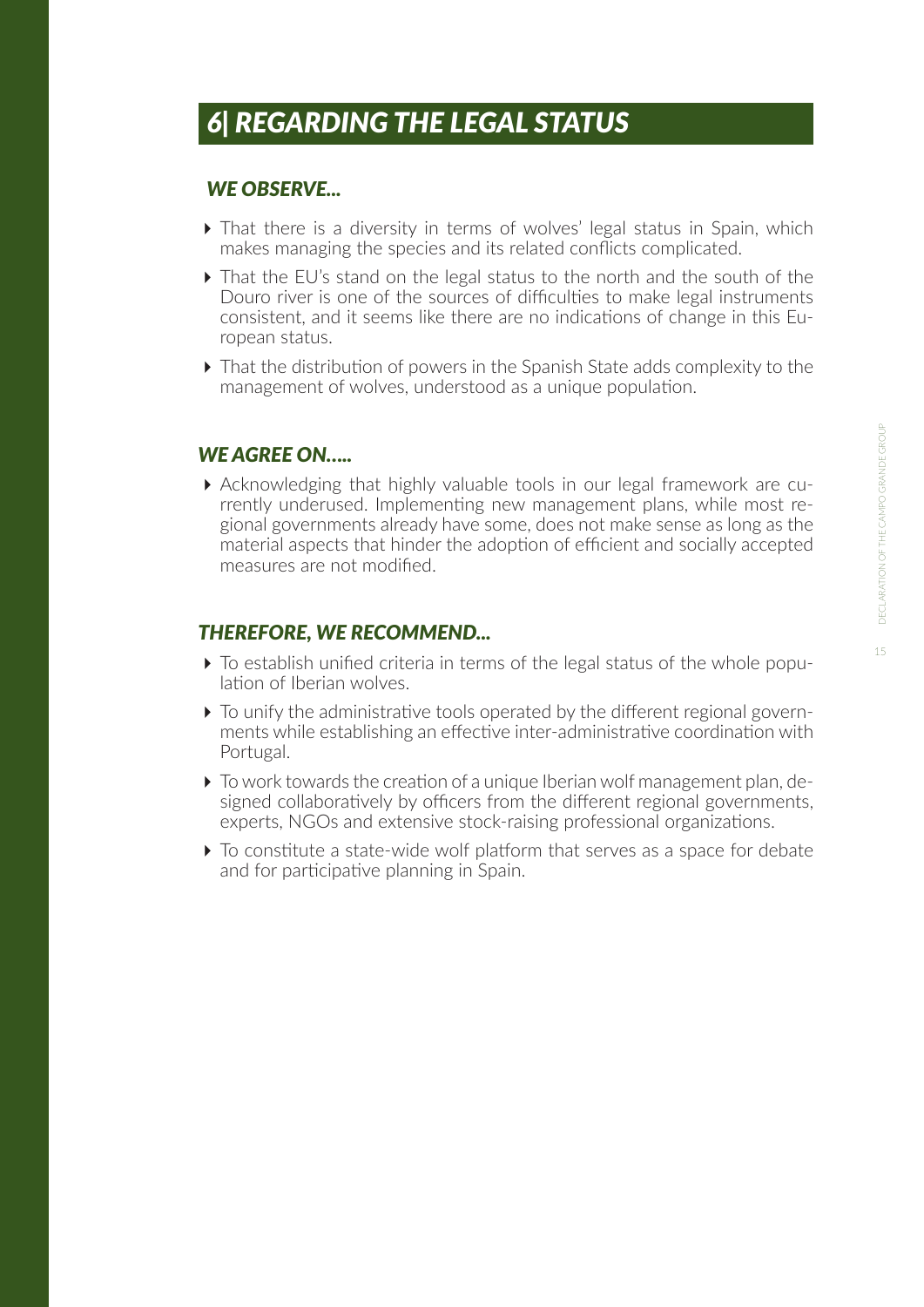# *WE OBSERVE...*

- That the growth of this type of tourism is unstoppable, and that it is becoming a very strong financial incentive in some areas.
- That this economic success has occasionally led to bad practices by some tourist promoters.
- That this activity generates rejection in some rural areas, because the tourist attraction is not the territory itself but an animal species that causes damages and pain in the rural communities where it establishes itself.
- $\triangleright$  That wolf-watching tourism, such as other carnivore-watching activities, creates jobs and economic activity in specific territories while contributing to the improvement of the image of the species.

# *WE AGREE ON….*

- Considering wolf-watching as an excellent opportunity for urban people to come closer and get to know in depth the reality of the rural world and eventually, the reality of extensive stock-raising and its social and environmental relevance.
- $\triangleright$  The need for adequate tourist activities regulations and for the dissemination of good practices. The target is to avoid the impacts that tourism overcrowding could have on wolf conservation and how it could interfere in other land uses.

- $\triangleright$  To avoid seeing tourism as the economic solution for the future in those areas. It should be perceived as a complement for the main occupation of the rural communities, which should be the primary sector, whether agriculture, extensive stock-raising or forestry activities.
- To profit from the demand of wildlife tourism while avoiding identifying it exclusively with wolf-watching and including the surroundings, the local landscapes, the culture around wolves and pastoralism, traditional ways of life, etc., to tourist packages.
- $\triangleright$  To use this asset as a rural and community development tool, in such a way that rural communities take part in the tourist offers and are benefitted from tourism proceeds.
- To get environmental agencies to regulate this kind of activities to prevent abuse and bad practices that may put at risk both wild wolf populations and other local land uses.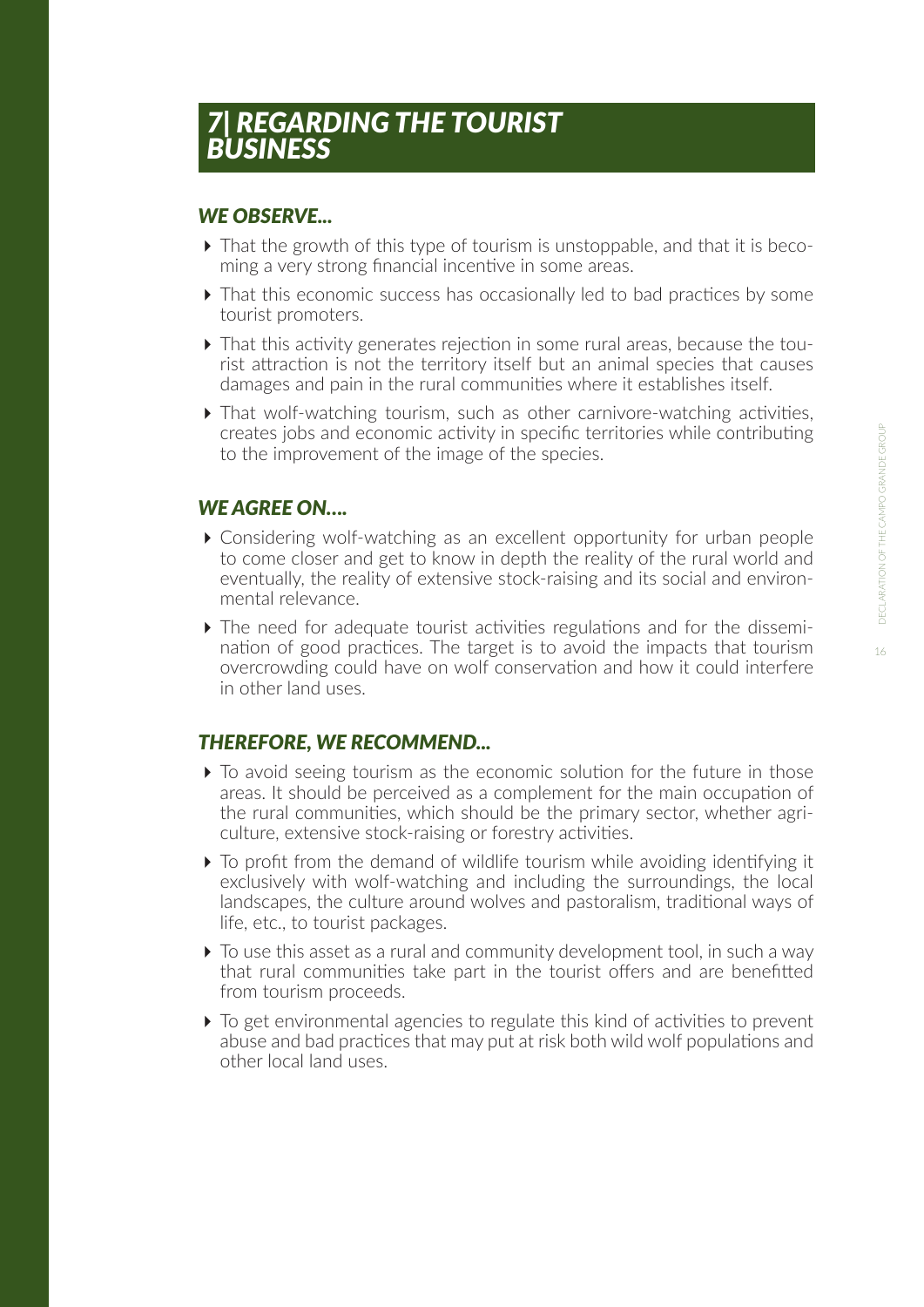# *LIST OF SIGNATORIES*

| Name and surname                        | Organisation/Occupation                                                                                                                                                         |
|-----------------------------------------|---------------------------------------------------------------------------------------------------------------------------------------------------------------------------------|
| Joan Alibés Biosca                      | Farmer and cofounder of Beealia                                                                                                                                                 |
| Germán Alonso Campos                    | Ecologist. Ecology teacher at Universidad Complu-<br>tense de Madrid                                                                                                            |
| Nuria Alonso Leal                       | Fundación Entretantos. Ambientologist and expert<br>in social participation                                                                                                     |
| Gaspar Anabitarte Cano                  | Unión de Ganaderos y Agricultores Montañeses -<br>COAG                                                                                                                          |
| María Ballesteros Martínez              | Farmer                                                                                                                                                                          |
| Isabel Bermejo López_Muñíz              | Member of Ecologistas en Acción _ Área Agroeco-<br>logía, Soberanía Alimentaria y Medio Rural                                                                                   |
| Juan Carlos Blanco Gutierrez            | Doctor in Biology                                                                                                                                                               |
| Ángel Blázquez Carrasco                 | Mountain Engineer. Associated researcher at<br>Universidad de Córdoba.Member of Ecologistas en<br>Acción Área Agroecología, Soberanía Alimentaria<br>y Medio Rural -            |
| Santiago Campos Fernandez<br>de Piérola | Expert in Environmental Mediation                                                                                                                                               |
| Yolanda Cortés López                    | Doctor in Biology                                                                                                                                                               |
| María del Rosario García<br>Barrión     | Farmer and member of Ganaderas en Red [GER]<br>and Ganaderos Ibéricos Unidos [GIU]                                                                                              |
| Andoni García Arriola                   | <b>EHNE Bizkaia</b>                                                                                                                                                             |
| Pedro María Herrera Calvo               | Fundación Entretantos. Member of the Plataforma<br>por la Ganadería Extensiva y el Pastoralismo                                                                                 |
| Carlos Lanchas Ríos                     | Farmer. Asociación de Ganaderos del Alto Águeda.                                                                                                                                |
| Luis Llaneza Rodríguez                  | Doctor in Biology                                                                                                                                                               |
| José Vicente López Bao                  | Doctor in Conservation Biology                                                                                                                                                  |
| Julio Majadas Andray                    | Fundación Entretantos. Biologist and expert in<br>environmenatl participation                                                                                                   |
| Pablo Manzano Baena                     | Doctor in Ecology. Member of Ecologistas en Ac-<br>ción Área de Agroecología, Soberanía Alimentaria<br>y Medio Rural                                                            |
| Florencio A. Markina Lamonja            | Doctor in Biology. Aran Servicios Medioambienta-<br>les SL                                                                                                                      |
| Antonio Mota Mogrobejo                  | Secretary of UNITEGA (Unión de Tecores y Caza-<br>dores de Galicia) and cofounder of Grupo O-Xan                                                                                |
| Elisa Oteros Rozas                      | Doctor in Ecology. Researcher at Universidad<br>Pablo de Olavide - CEI CamBio. Member of Eco-<br>logistas en Acción _ Área Agroecología, Soberanía<br>Alimentaria y Medio Rural |

17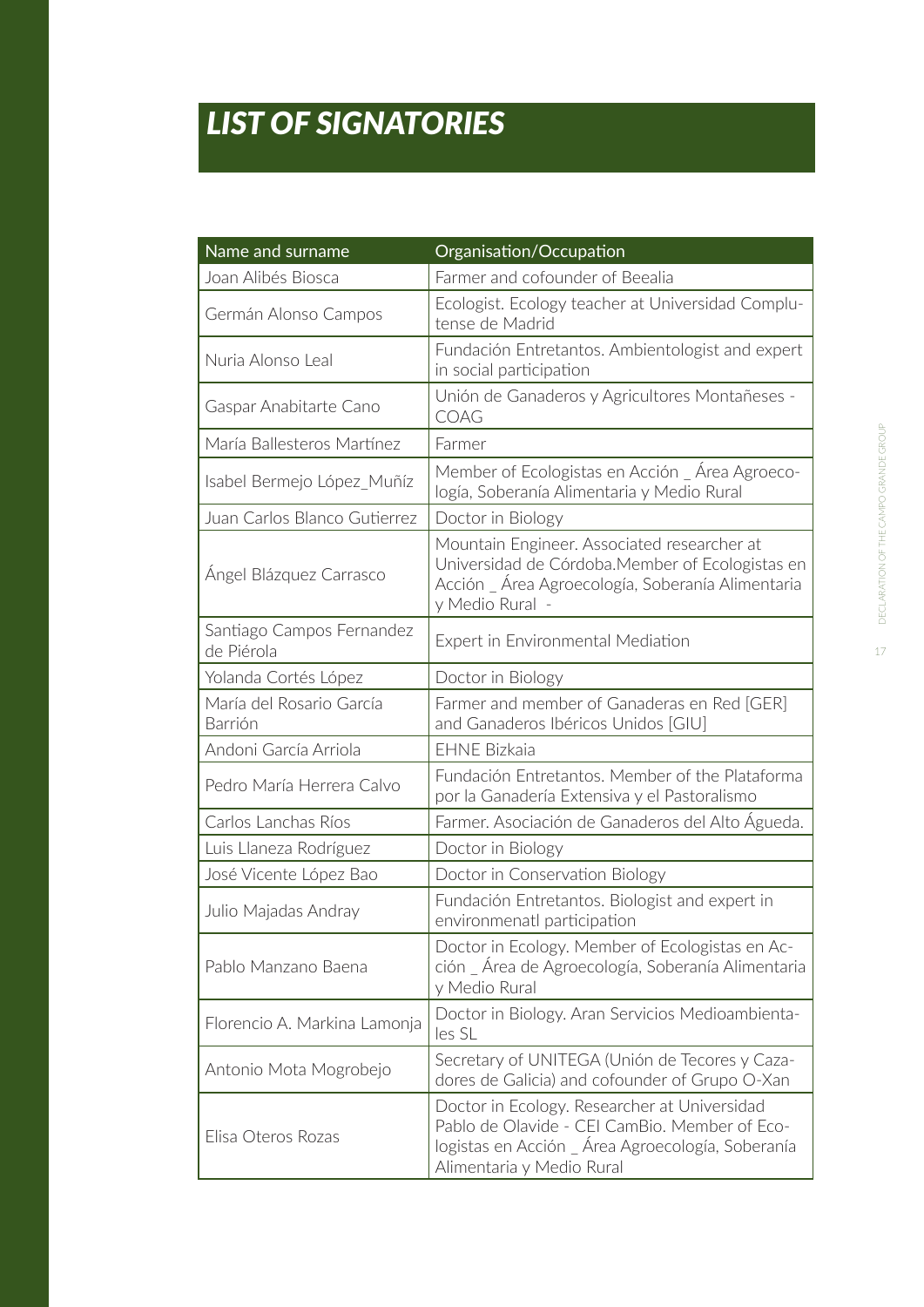| Name and surname                   | Organisation/Occupation                                                                                                    |
|------------------------------------|----------------------------------------------------------------------------------------------------------------------------|
| Guillermo Palomero García          | President of Fundación Oso Pardo                                                                                           |
| Begoña Peco Vázquez                | Ecology Professor at Universidad Autónoma de<br>Madrid.                                                                    |
| Óscar Rivas López                  | Asociación Galega de Custodia do Territorio                                                                                |
| Odile Rodríguez de la Fuente       | Fundación Félix Rodríguez de la Fuente                                                                                     |
| Antonio Ruiz Salgado               | Environmental lawyer. Legal adviser of the Foro<br>de Redes de Custodia del Territorio. Member of<br>Ecologistas en Acción |
| Yolanda Sampedro Ortega            | Fundación Entretantos. Expert in Mediation and<br>Participation                                                            |
| Jose Angel Sánchez Fabian          | Fundación Entretantos                                                                                                      |
| Luis Suárez Arangüena              | <b>Biologist</b>                                                                                                           |
| Rubén Valín Tascón                 | Coordinator of Ganaderos Ibéricos Unidos [GIU]                                                                             |
| Juan Antonio Valladares<br>Álvarez | President of Foro Asturias Sostenible para el cono-<br>cimiento y desarrollo del medio rural (FAS)                         |
| Isabel Vilalba Seivane             | Sindicato Labrego Galego                                                                                                   |